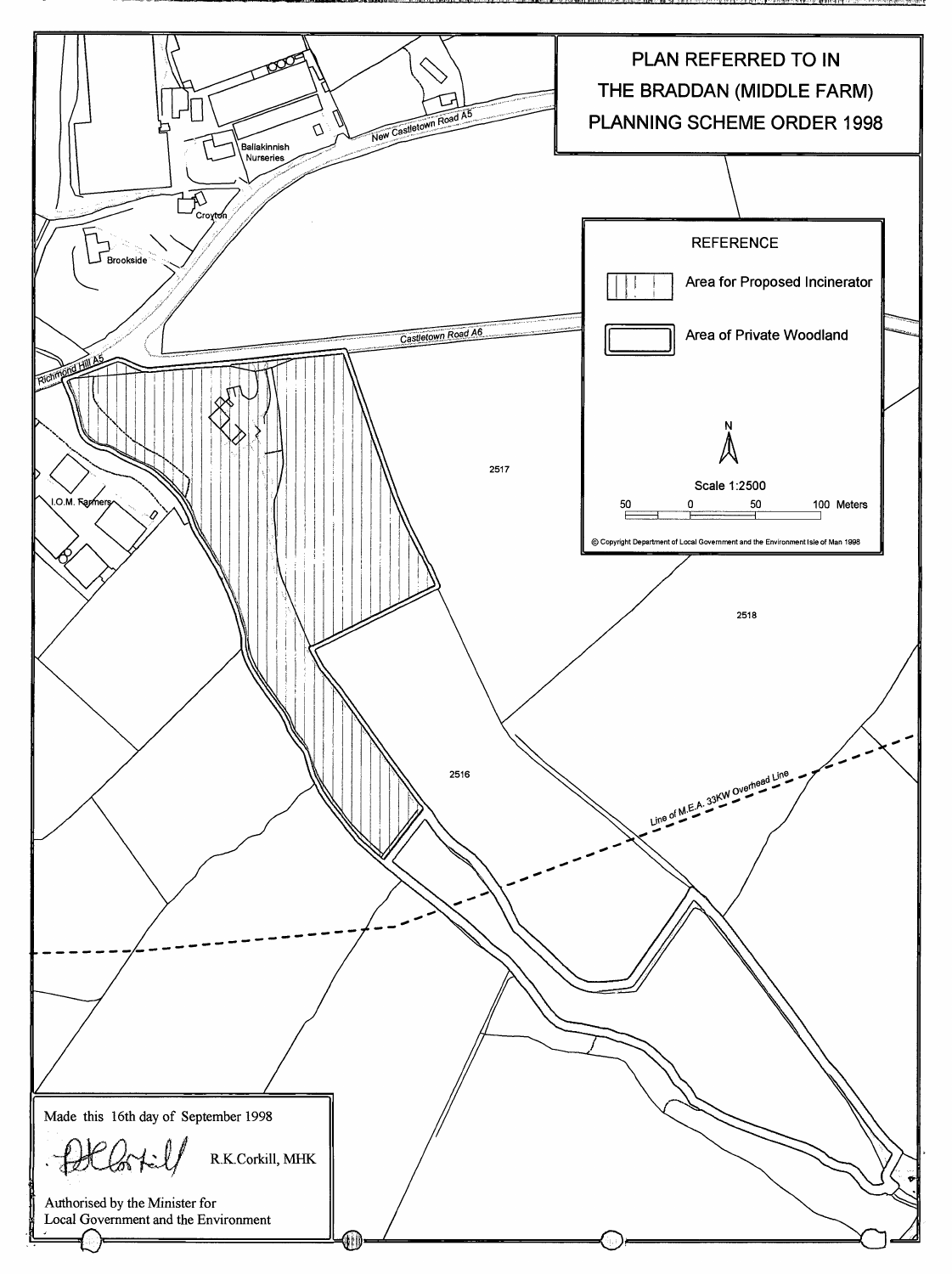14 H 三地 视频增生 法律组 0' 猪,肉141.00 B 猪皮、猪.500.500 最近比 vol.50 都**路**店は雄活動活動

 $\label{eq:2.1} \mathcal{L}=\left\{ \mathbf{1},\cdots,\mathbf{1}\right\} ,\cdots$ 

**^92** 

 $\bigcirc$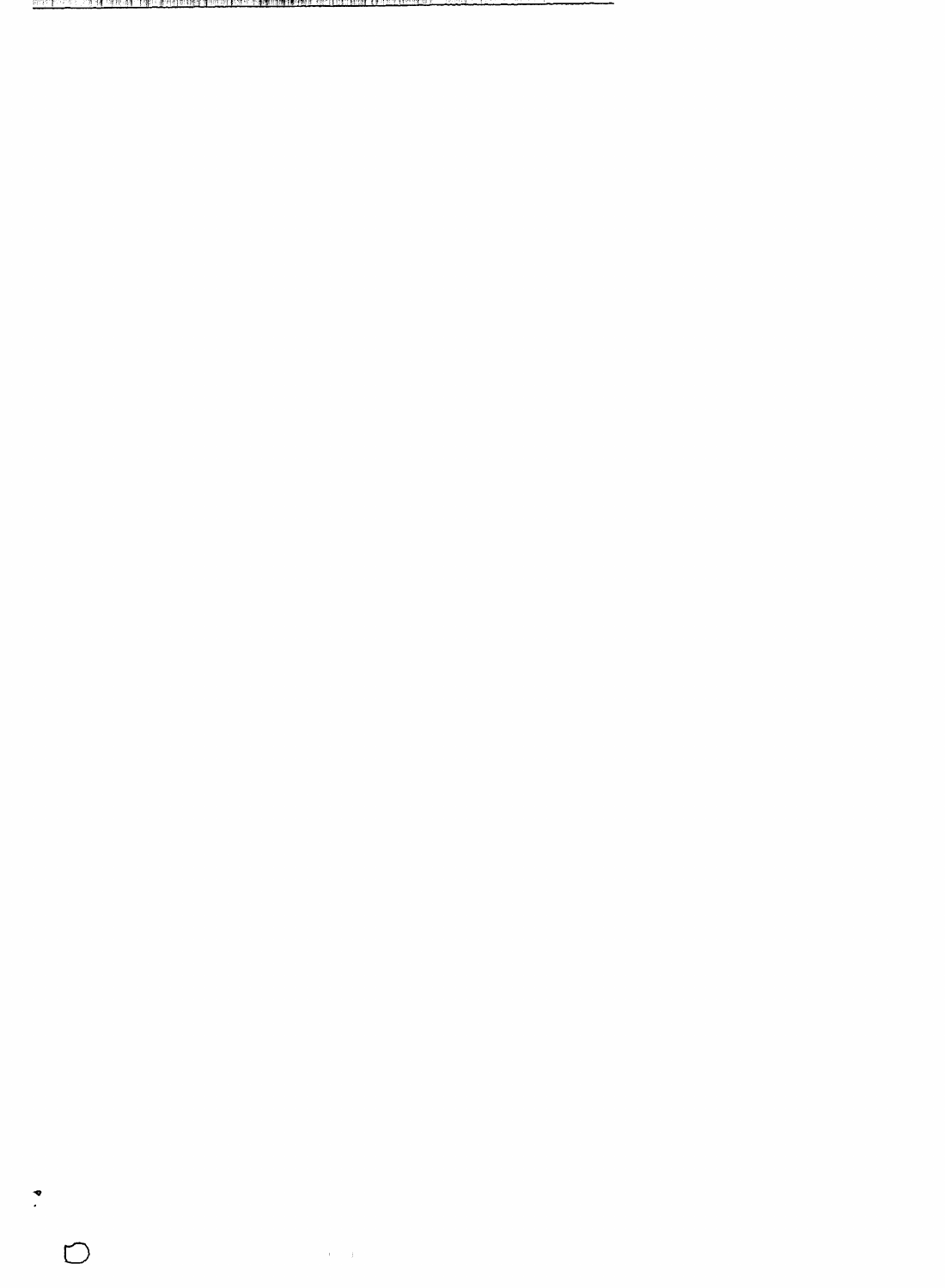

Statutory Document No. 537/98

# THE TOWN AND COUNTRY PLANNING ACTS 1934 TO 1991

## **THE BRADDAN (MIDDLE FARM) PLANNING SCHEME ORDER 1998**

*Approved by Tynwald 21st October 1998* 

*Coming into operation 1st January 1999* 

In exercise of the powers conferred on the Department of Local Government and the Environment by sections 6 and 6A of the Town and Country Planning Act 1934<sup>1</sup>, and of all other enabling powers, and after complying with the requirements of the Town and Country Planning (Order Procedure) Regulations 1996<sup>2</sup>, the following Order is hereby made:—

# **Citation. commencement and interpretation**

**1.** (1) This Order may be cited as the Braddan (Middle Farm) Planning Scheme Order 1998 and, subject to section 14 of the Act, shall come into operation on the 1st January 1999.

 $(2)$  In this Order —

"the Act" means the Town and Country Planning Act 1934;

"the Department" means the Department of Local Government and the Environment;

"the site" means the area notated "Area for Proposed Incinerator" on the plan;

"the permitted development" means the works specified in Schedule 1;

"the plan" means the plan hereto annexed and marked "PLAN REFERRED TO IN THE BRADDAN (MIDDLE FARM) PLANNING SCHEME ORDER 1998";

"the principal Order" means the Isle of Man Planning Scheme (Development Plan) Order  $1982^3$ ;

"the scheme area" means the land at and adjoining Middle Farm in the parish district of Braddan shown edged with thick black lines on the plan.

XIV p.163

 $^{2}$  SD 546/96

 $3$  GC 140/82

Price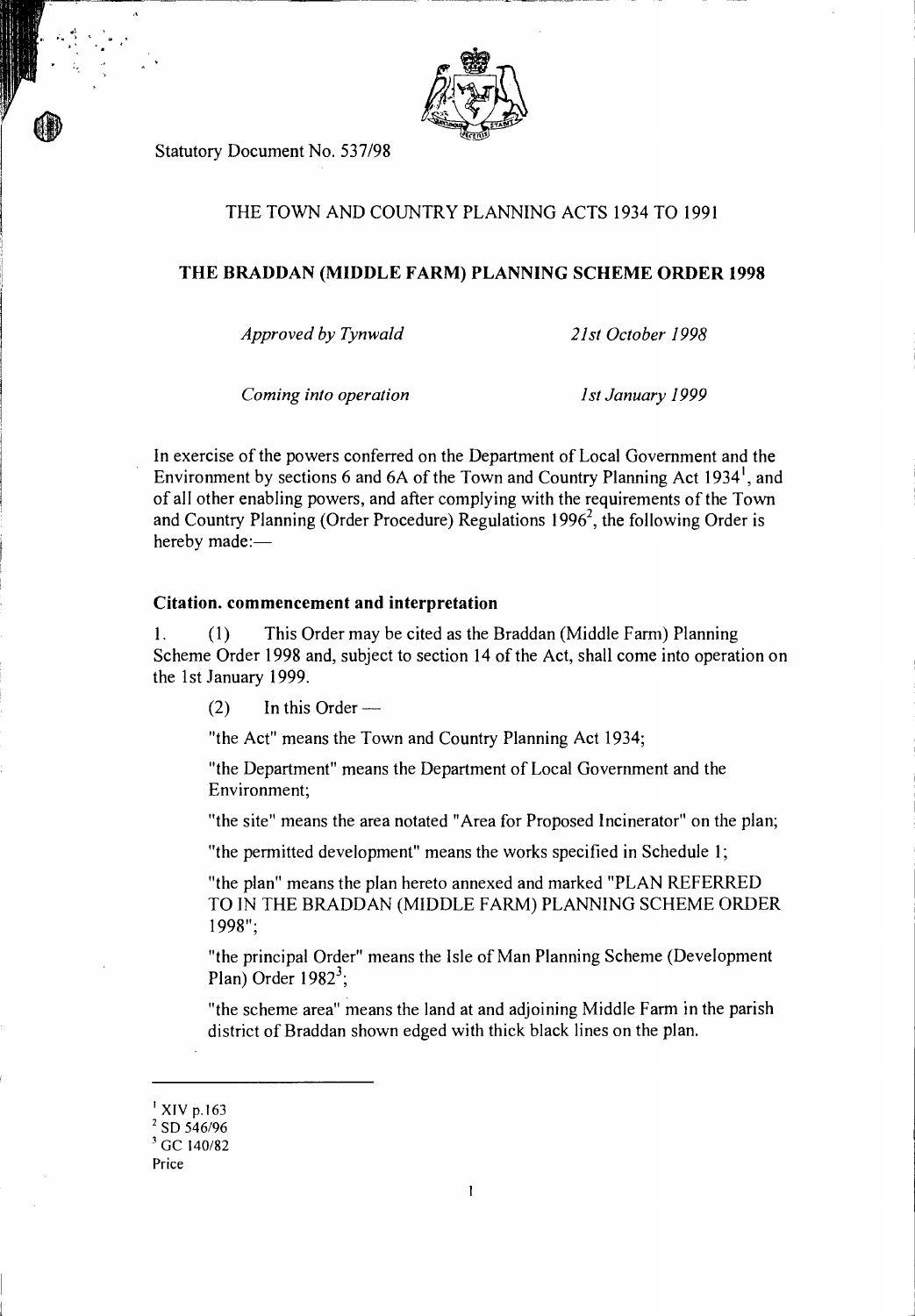(3) Other expressions in this Order have the same meanings as in the principal Order.

### **Scheme with respect to development of land**

2. (1) The land in the scheme area may be used for the purposes indicated by the notations on the plan, which shall have effect in place of any notations having effect under the principal Order or any other order under section 6 of the Act made before the date of this Order.

(2) Notwithstanding anything in the principal Order, the Department is authorised to carry out the permitted development within the site subject to the conditions specified in Schedule 2.

(3) Paragraph 8 of Schedule 1 to the principal Order (planning procedures) applies with any necessary modifications to applications by the Department for approval under any conditions specified in Schedule 2 as it applied to an application by the Department for planning approval.

## **Saving**

3. Except as provided by article 2, nothing in this Order affects the operation of the principal Order in relation to the scheme area.

Article 1.

# SCHEDULE 1

# THE PERMITTED DEVELOPMENT

The construction and use of  $-$ 

- (a) an all-Island integrated incinerator (energy from waste) plant;
- (b) a general storage building;
- (c) a new access from the A6 highway;
- (d) siteworks in association with  $(a)$ ,  $(b)$  and  $(c)$  above.

Article 2(2).

# SCHEDULE 2

#### CONDITIONS

#### *Interpretation*

1. In this Schedule  $-$ 

"commissioning", in relation to the plant, means the first incineration of waste by it;

"distillate oil" means burner fuel oil complying with the specification for Class D Fuel oil in British Standard 2869 : Part 2 : 1988 as amended by subsequent European Community Standards;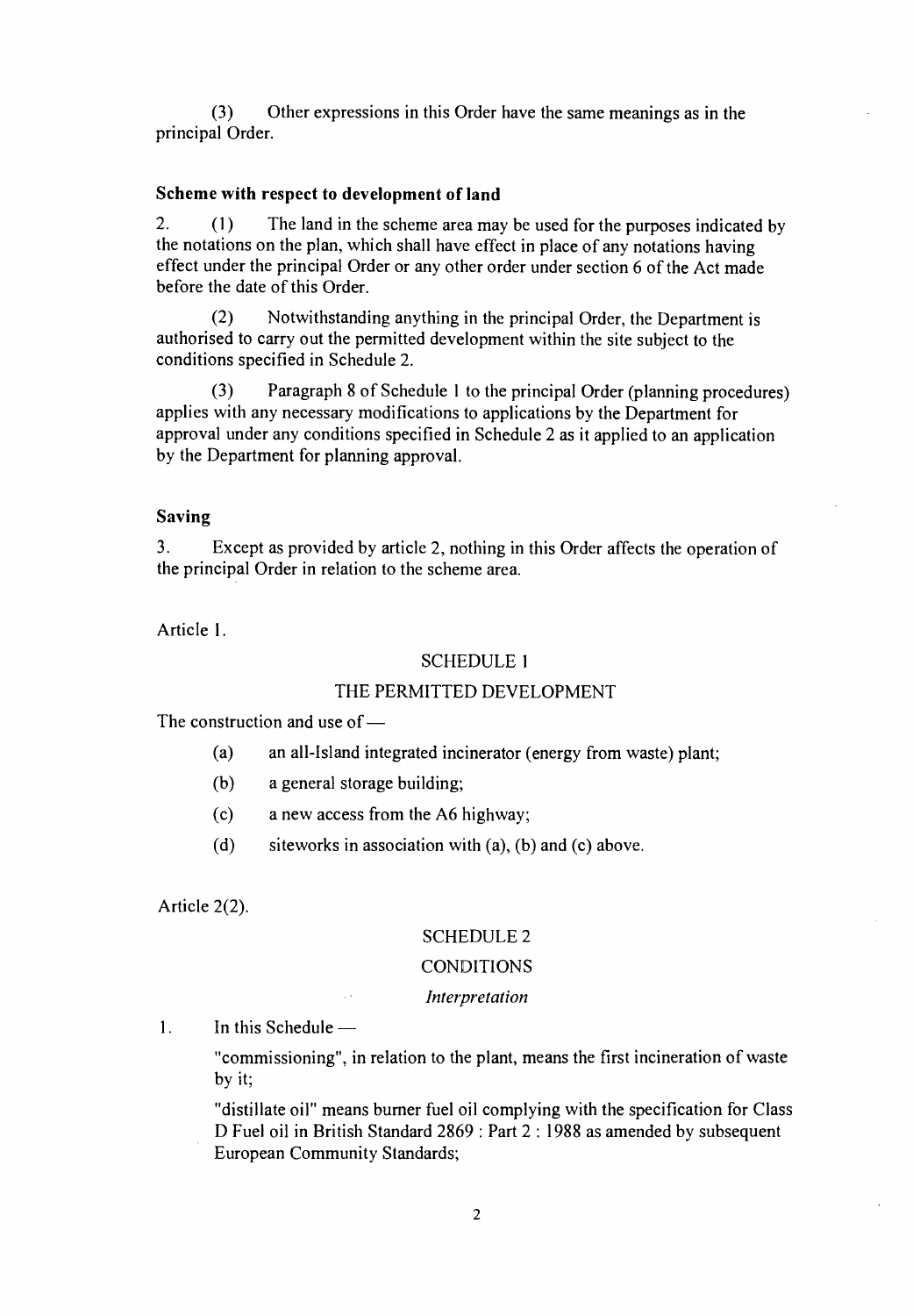"the plant" means the plant referred to in paragraph 1 of Schedule 1.

# *Commencement of development*

2. The permitted development shall not be commenced after the expiration of the period of 4 years beginning with the date of this Order.

## *Reserved matters*

3. (1) The permitted development shall not be commenced unless the Department has submitted particulars of the following matters and such particulars have been approved by the Governor in Council -

- (a) the siting of buildings, structures, roads, sewers and other works;
- (b) the design and external appearance of buildings and other structures;
- (c) the detailed design of the means of access to the site;
- (d) the landscaping of the site and its boundaries, including a programme for carrying out such works;
- (e) a scheme for the monitoring of the operation of the plant, including  $-$ 
	- (i) particulars of the devices to be used, their nature and their position;
	- (ii) a management plan showing the frequency with which the monitoring is to take place, whether it is to be automatic or measured, the keeping of records and their availability to the authority by whom the plant is licensed under Part IV of the Public Health Act  $1990<sup>4</sup>$ ;
- a scheme for controlling and monitoring noise; (f)
- a scheme for ensuring that no offensive odours escape from the site and for monitoring any such escapes; (g)
- (h) a scheme for ensuring that no dust escapes from the site and for monitoring any such escapes;
- $(i)$ a scheme for ensuring that no waste effluent or other solid waste products escape from the site or into surface or ground waters;
- $(j)$ a scheme for the disposal of foul sewage and surface water;
- (k) a scheme for the safe and secure disposal of liquid effluent and solid residues arising from the operation of the plant;
- (I) the layout of vehicle parking on the site;
- (m) the provision of wheel-washing facilities during the construction phase of the permitted development.

(2) The permitted development shall be carried out in all respects in accordance with the particulars approved under sub-paragraph (1).

(3) The Governor in Council may, in relation to any part of the permitted development, authorise the commencement of that part although approval of other parts has not been given.

**<sup>4</sup>**1990 c.10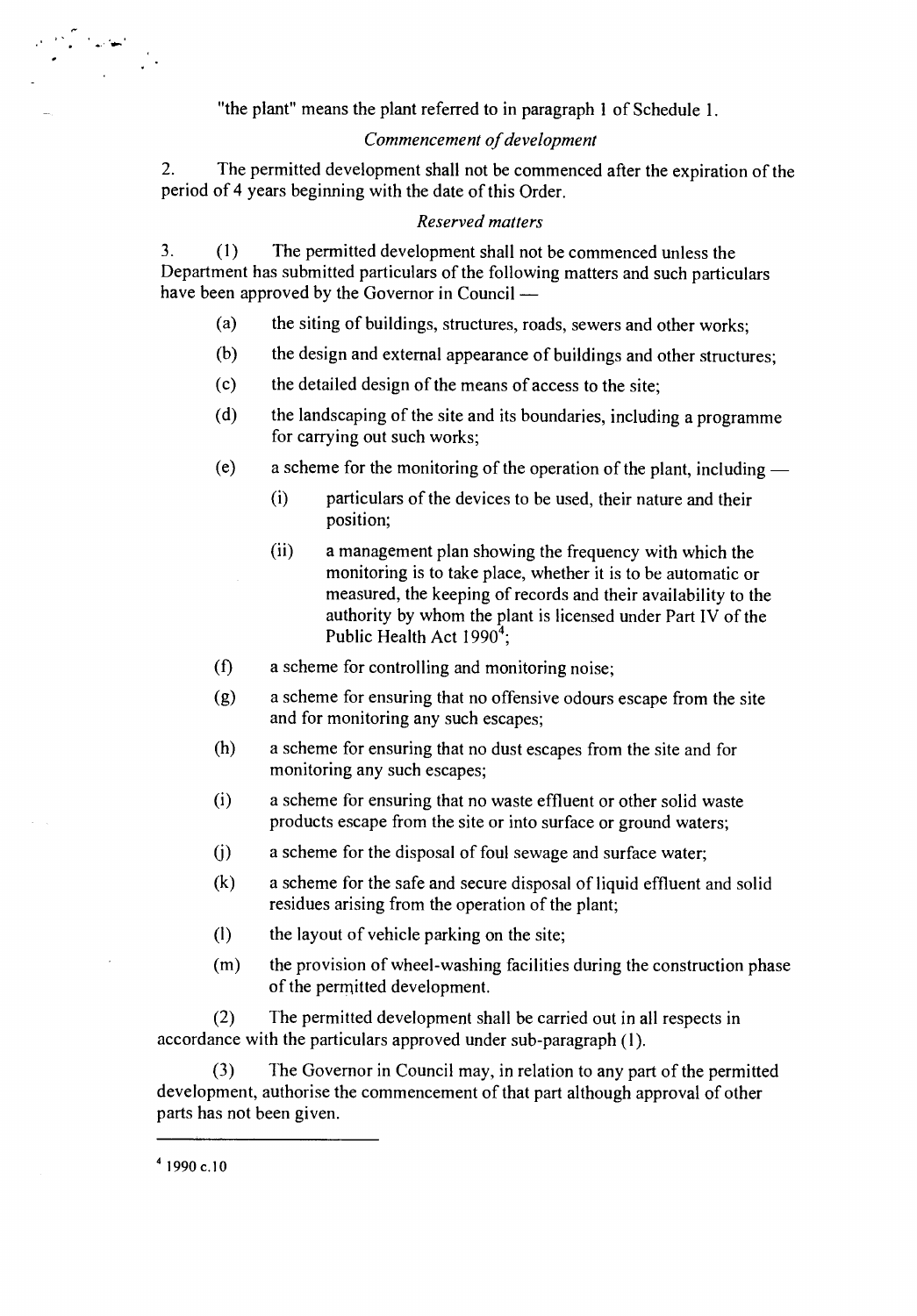(4) The particulars of the landscaping referred to in sub-paragraph  $(1)(d)$ shall include indications of all existing trees and hedges in the scheme area and of those to be retained, together with measures for the protection of the latter during the carrying out of the permitted development.

(5) The landscaping referred to in sub-paragraph  $(1)(d)$  shall be carried out before the commissioning of the plant, except so far as the approved programme of landscaping provides for such works to be carried out thereafter.

# *Archaeological investigations*

4. The Department shall give the Manx Museum and National Trust -

- (a) reasonable notice of the intended date on which any excavation or other groundwork on the site is to commence; and
- (b) access to the site at all reasonable times before and during construction work and reasonable opportunity to inspect the site, to observe all excavations and investigate any archaeological features exposed.

# *Operation of the plant*

5. (1) The plant shall be operated so as to comply at all times with the emission limits set out in the Annex to this Schedule.

(2) The Chief Environmental Health Officer shall be notified immediately of any accidental or unauthorised discharge or spillage of polluting material, and appropriate steps shall be taken, to his satisfaction, to mitigate the consequences for the environment.

(3) No waste shall be delivered to the site except in sealed containers or adequately contained or covered vehicles.

(4) All solid residues from the plant, including ash and scrap materials, shall be removed from the site in suitable and adequately contained vehicles.

(5) No waste shall be delivered to the site except waste for the treatment of which the plant is designed.

(6) No animal waste (except whole carcasses) may be delivered to the site except in such a condition that it can be directly incinerated without any further treatment.

(7) The operator of the plant shall retain for not less than 4 years all records of its operation and of any matters which are to be monitored under Schedule 2 and shall make such records available to the planning authority.

(8) No fuel other than uncontaminated distillate oil or natural gas shall be used as standby fuel or start-up fuel in the incineration process.

(9) Fuel oil shall be stored in appropriately designed tanks sited on impervious bases and surrounded by impervious bund walls.

(10) Materials shall be transferred within enclosed conveying systems.

(11) No visible plume shall be emitted from the stack except during the first 15 minutes of starting up from cold, at which time visible smoke shall not exceed Ringelmann Shade 1. All releases from the stack shall be colourless.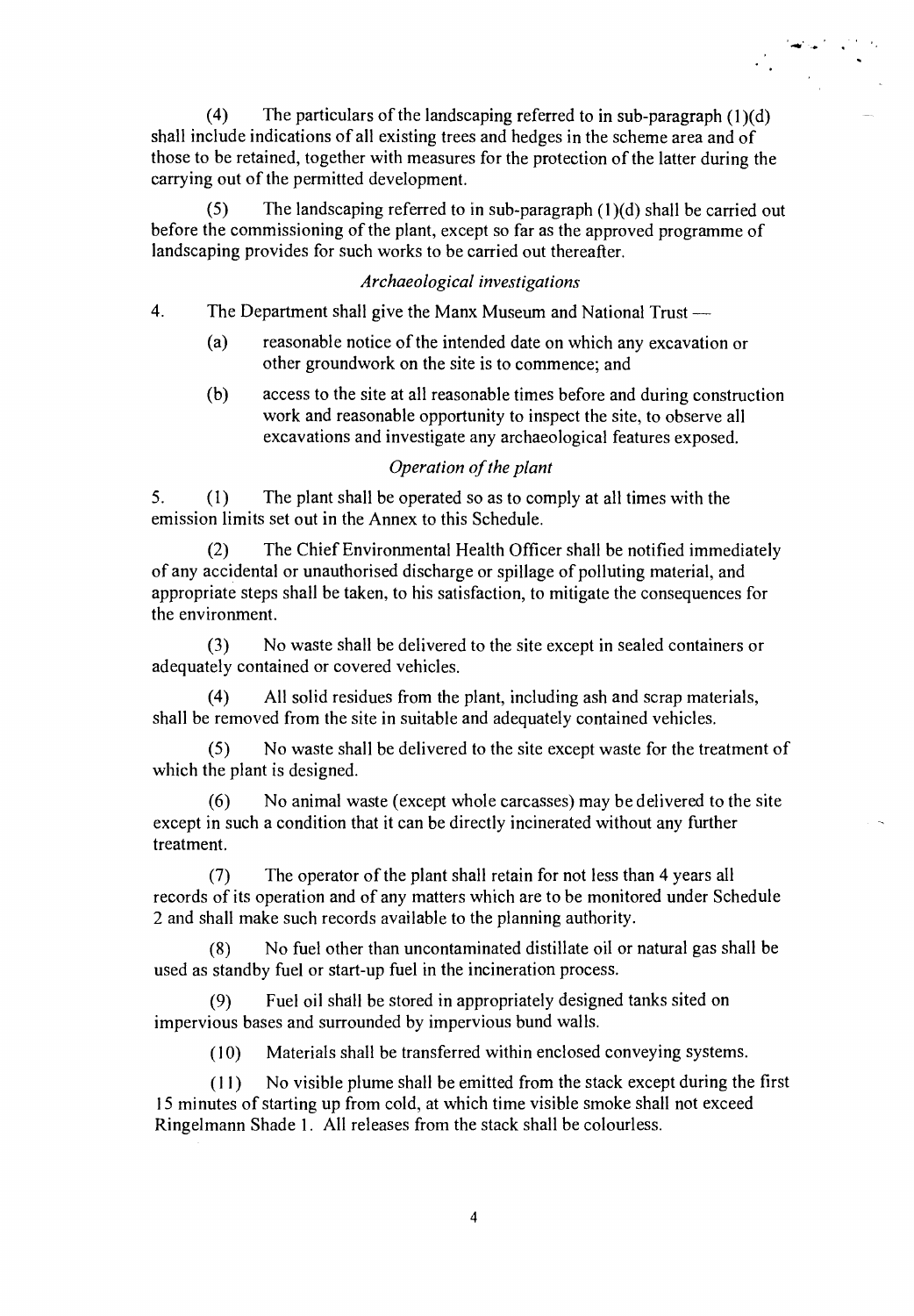(12) Sub-paragraph (1) shall not apply to the extent that, and for the period that, any licence for the plant under Part IV of the Public Health Act 1990 is in force and imposes emission limits equal to or more stringent than those set out in the Annex to this Schedule.

(13) Sub-paragraphs (2) to (11) shall not apply to the extent that, and for the period that, any licence for the plant under Part IV of the Public Health Act 1990 is in force and imposes conditions equal to or more stringent than those set out in those sub-paragraphs.

(14) Car-parking areas (other than areas used temporarily for parking during construction)  $-$ 

- (a) shall not be used otherwise than by persons employed at or visiting the site; and
- (b) shall not be used for the parking of goods vehicles exceeding 12 tonnes maximum laden weight or vehicles transporting waste.

(15) No waste may be delivered to the site without the prior consent in writing of the planning authority  $-$ 

- (a) before 0700 hours or after 1800 hours on Mondays to Fridays;
- (b) before 0700 hours or after 1400 hours on Saturdays;
- (c) on Sundays.

(16) No waste exceeding the following quantities may be delivered to the site in any period of 12 months without the prior consent in writing of the planning (16) N<br>site in any perior<br>authority –

| Type of waste                        | Quantity (tonnes) |
|--------------------------------------|-------------------|
| household waste and commercial waste | 60,000            |
| clinical and healthcare waste        | 470               |
| animal waste                         | 2,000             |

(17) The operator of the plant shall record particulars of the weight and type of every load of waste delivered to the site and shall make such records available to the planning authority.

(18) After the commissioning of the plant no part of the site may be used for the open storage of waste or other substances.

### *Services*

6. All new services must be laid underground.

# *Lighting*

7. All external lighting must be hooded so as to prevent unnecessary escape of light.

## *Restoration*

8. (1) The permitted development shall not be commenced unless the Department has submitted particulars of the following works, to be carried out in the event of the plant ceasing to be used for the incineration of waste, and such particulars have been approved by the Governor in Council —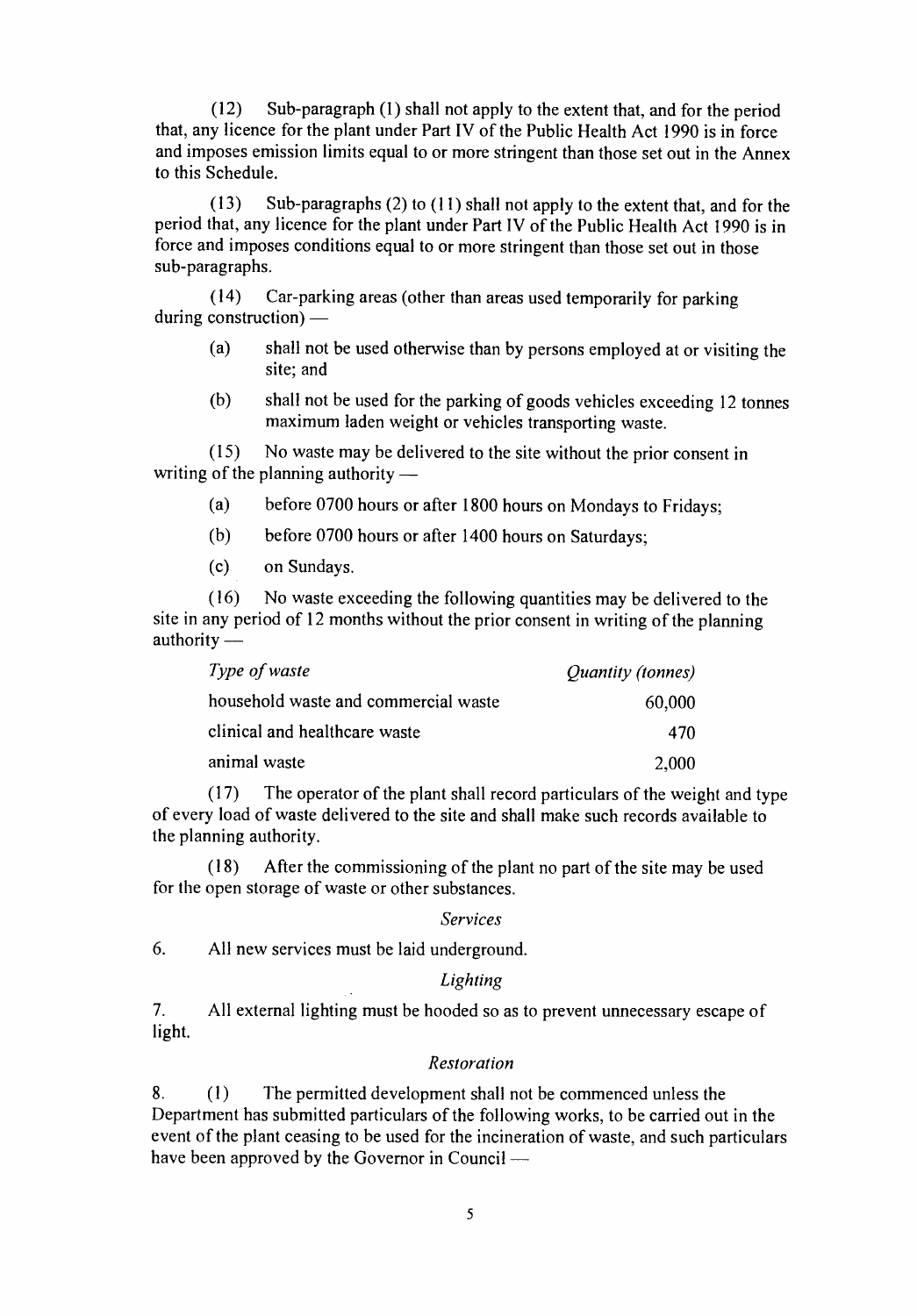- (a) the demolition of buildings and structures on the site;
- (b) the decontamination of the site (other than areas of existing landfill);
- (c) the restoration of the site to agriculture, with appropriate landscaping.

(2) If the plant ceases to be used for the incineration of waste for a period exceeding 12 months the works specified in the approved scheme shall be carried out in accordance with that scheme.

### ANNEX

# EMISSIONS

(1 ) No releases from the stack shall exceed any of the concentration limits specified in the following tables. The results of the measurements made to verify compliance with those limits shall be standardised at 273K, 101.3 kPa, 11% oxygen, dry gas.

### *Table 1*

#### *Dust, gases etc.*

| Substance                                                                               | Half-hourly average values         | Daily average values              |
|-----------------------------------------------------------------------------------------|------------------------------------|-----------------------------------|
| Dust                                                                                    | $\frac{30}{2}$ mg/m <sup>3</sup>   | $10 \text{ mg/m}^3$               |
| Gaseous and vaporous organic substances,<br>expressed as total organic carbon (TOC)     | $20 \text{ mg/m}^3$                | $10 \text{ mg/m}^3$               |
| Hydrogen chloride (HCl)                                                                 | $60 \text{ mg/m}^3$                | $10 \text{ mg/m}^3$               |
| Hydrogen fluoride (HF)                                                                  | $4 \text{ mg/m}^3$                 | $1 \text{ mg/m}^3$                |
| Sulphur dioxide $(SO2)$                                                                 | $\overline{200}$ mg/m <sup>3</sup> | $50 \text{ mg/m}^3$               |
| Nitrogen monoxide (NO) and Nitrogen<br>dioxide $(NO2)$ expressed as nitrogen<br>dioxide | $400$ mg/m <sup>3</sup>            | $\frac{1}{200}$ mg/m <sup>3</sup> |

# *Table 2*

### *Heavy metals*

| Substance (covering gaseous and the<br>vapour forms of the metals as well as<br>their compounds) | Average values over the<br>sample period of 30<br>minutes and a maximum<br>of 8 hours |
|--------------------------------------------------------------------------------------------------|---------------------------------------------------------------------------------------|
| Cadmium and its compounds, expressed<br>as cadmium (Cd)                                          | Total $0.05$ mg/m <sup>3</sup>                                                        |
| Thallium and its compounds, expressed<br>as thallium (TI)                                        |                                                                                       |
| Mercury and its compounds, expressed<br>as mercury (Hg)                                          | $0.05$ mg/m <sup>3</sup>                                                              |
| Antimony and its compounds, expressed<br>as antimony (Sb)                                        |                                                                                       |
| Arsenic and its compounds, expressed as<br>arsenic $(As)$                                        |                                                                                       |
| Lead and its compounds, expressed as<br>lead (Pb)                                                |                                                                                       |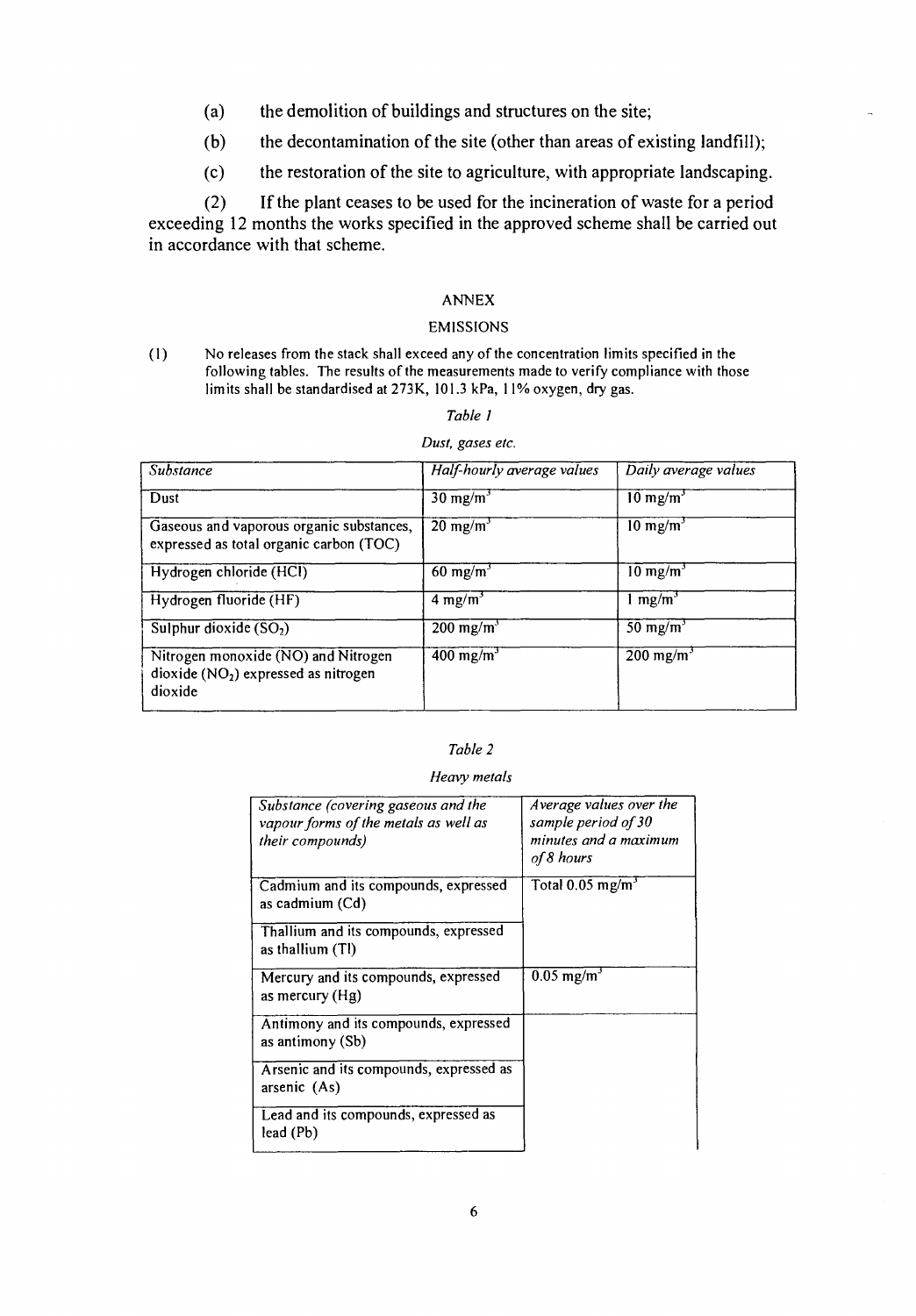| Chromium and its compounds, expressed<br>as chromium (Cr)   | Total 0.5 mg/m <sup>3</sup> |
|-------------------------------------------------------------|-----------------------------|
| Cobalt and its compounds, expressed as<br>cobalt (Co)       |                             |
| Copper and its compounds, expressed as<br>copper $(Cu)$     |                             |
| Manganese and its compounds,<br>expressed as manganese (Mn) |                             |
| Nickel and its compounds, expressed as<br>nickel (Ni)       |                             |
| Vanadium and its compounds, expressed<br>as vanadium $(V)$  |                             |
| Tin and its compounds, expressed as tin<br>(Sn)             |                             |

÷.,

#### *Table 3*

#### *Dioxins and Furans*

| Substances (measured in accordance       | Average values over the   |
|------------------------------------------|---------------------------|
| with Annex 1 of the draft EC Commission  | sample period of at least |
| Proposal for a Directive on the inciner- | 6 hours and a maximum     |
| ation of waste dated June 1998)          | of 8 hours                |
| Dioxins and furans (expressed as TEQ)    | 0.1 ng/m <sup>3</sup>     |

اھ<br>سالان<sup>46</sup> سالان <sup>195</sup>ال سالان<br>سال

- (2) During the operation of the plant (start-up and shut-down excluded) the following emission limit values of carbon monoxide (CO) concentrations shall not be exceeded in the combustion gases:
	- 50 mg/m<sup>3</sup> of combustion gas determined as a daily average value
	- $150$  mg/m<sup>3</sup> of combustion gas of at least 95% of all measurements determined as 10 minute average values or 100 mg/m<sup>3</sup> of combustion gas of all measurements determined as 30 minute average values taken in any 24 hour period.
- (3) Emissions of the following substances shall be monitored continuously:
	- Carbon monoxide (CO)

Dust

Gaseous and vaporous organic substances (TOC)

- Hydrogen chloride (HCl)
- Sulphur dioxide  $(SO<sub>2</sub>)$
- Nitrogen dioxide (NO<sub>2</sub>)

At least two measurements per year shall be taken of heavy metals, Hydrogen fluoride (HF), dioxins and furans; However, one measurement every three months shall be carried out in the first 12 months of operation.

(4) At the daily emission limit value level, the values of the 95% confidence intervals of a single measured result shall not exceed the following percentages of the emission limit values:

| <i>Substance</i>     | Percentage |
|----------------------|------------|
| Carbon monoxide (CO) |            |